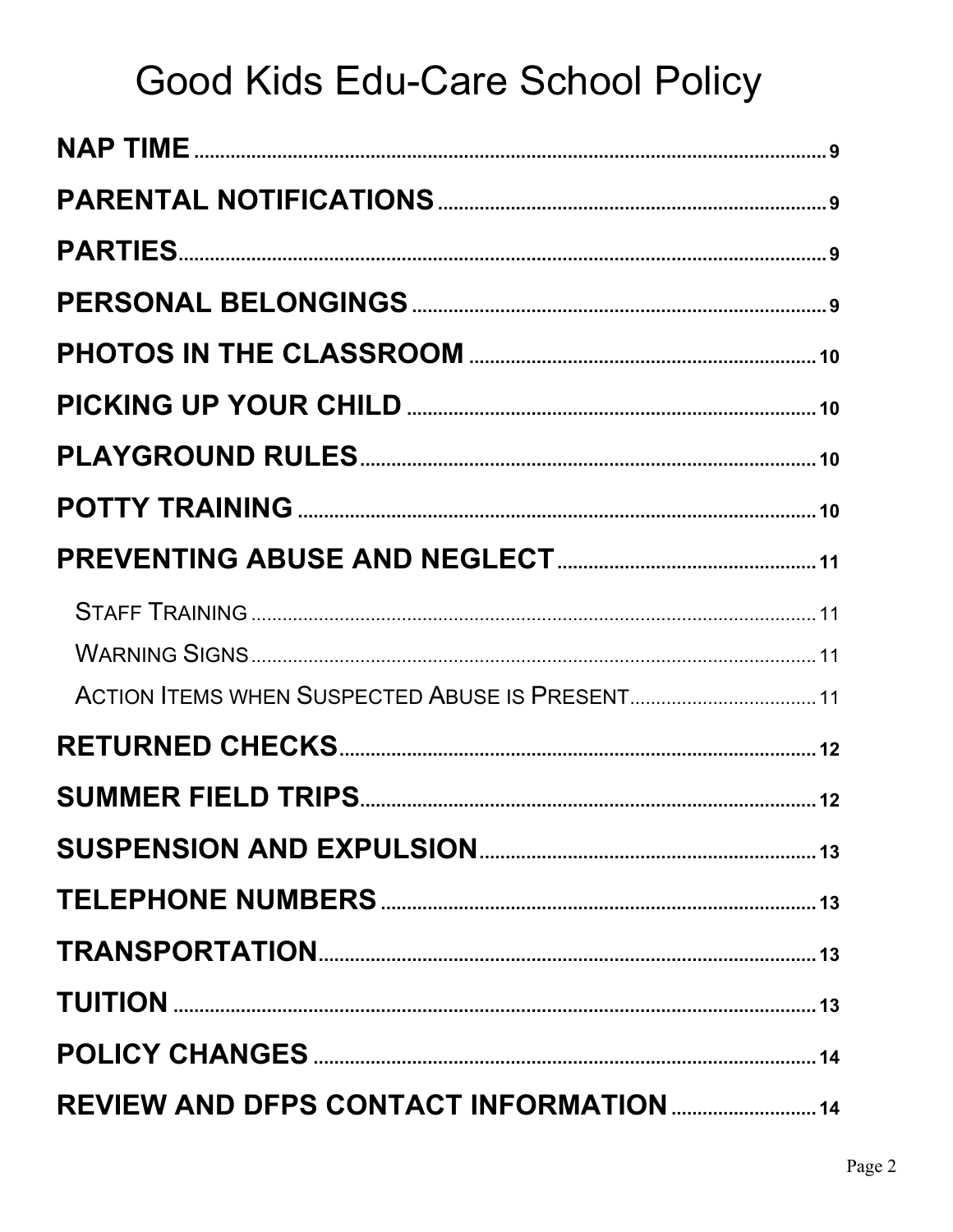Good Kids Edu-Care welcomes all children from the ages of 6 weeks to 12 years old. Enrollment at our center is considered regardless of race, color, creed, or religion. We take pride in offering your children a high quality facility with an experienced and caring staff. Good Kids Edu-Care encourages learning, cooperation, and play without prejudice. Please feel free to visit our day care anytime during our business hours (no appointment necessary). Business hours are from 6:00 a.m. to 6:30 p.m., Monday through Friday. Please note that "Drop-In" services are not available.

### **Admission**

Please complete the following forms required by both state ordinance and our center. All forms must be signed and dated, unless otherwise noted. There are a total of five forms to be completed for admission.

- **1. School Policy**
- **2. Enrollment Form**
- **3. Medical Form – to be completed by a family physician**
- **4. Permission and Emergency Slips**
- **5. The "Parent's Guide to Day Care" Booklet**

All forms must be updated on a yearly basis to ensure the safety of your child and the accuracy of our files.

### **Breakfast, Lunch, and Snacks**

Breakfast will be served from 7:00 a.m. to 8:00 a.m. only. Please note that in order for our center to provide breakfast, a child must arrive early enough to eat and be ready for daily activities by 8:00 a.m. Lunch is served at no extra charge; Snacks are served in the afternoon. A new weekly menu is posted in the office and in the kitchen area at the beginning of each week. Feel free to bring a child's breakfast, lunch, and/ or snacks from home but please be aware that we will not be responsible for its nutritional value or for meeting your child's daily food needs.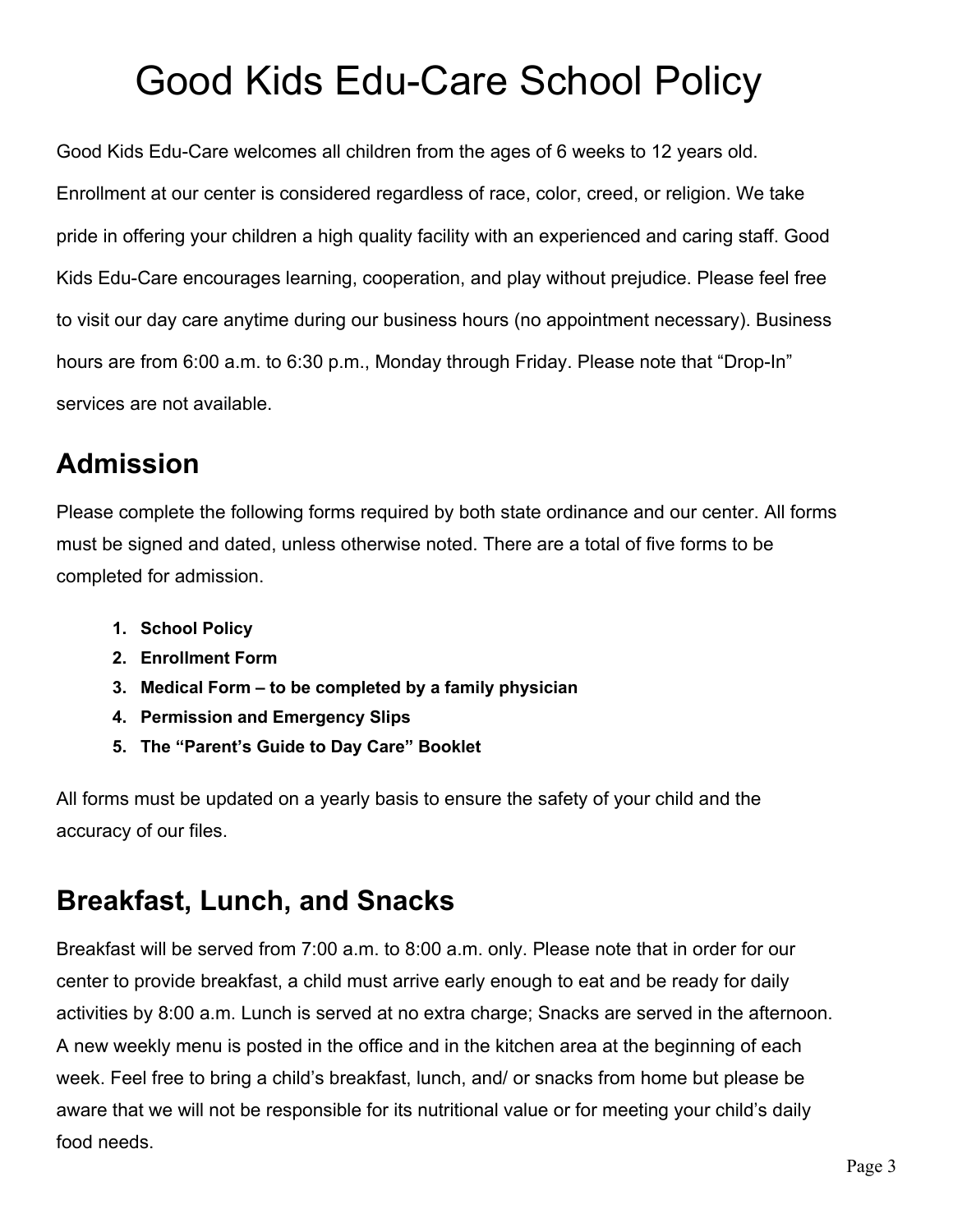### **Clothing**

Children ages **6 weeks to pre-school** age must have a complete set of extra clothing at our center in case of emergencies. All clothing must be labeled with the child's name. When clothes are taken home after being dirty or soiled, please bring a replacement set of clothing the following day.

### **Discipline**

At Good Kids Edu-Care, we believe in fostering each child's individual self-worth in a positive learning environment. Respect, cooperation, and safety are all key aspects of the environment we strive for at our center. We do not believe in harsh or physical punishment. If a child continually exhibits inappropriate behavior after several warnings, then they may be temporarily set apart under supervised watch. In the rare case that a child does not improve his or her behavior after several assisted efforts with the school and parents, we do reserve the right to withdraw the child from the center.

### **Emergency Preparedness Plan**

Our Emergency Preparedness Plan is posted on the bulletin board. You may also ask for a copy at our front desk. This policy covers what our day care procedures are during the event of emergency situations including tornadoes, hurricanes, and fire.

### **Gang-Free Zone**

As a result of a recently passed law (House Bill 2086), parents and guardians of children at day cares must be informed about Gang-Free Zones.

With this new law in place, under the Texas Penal Code, any area within 1,000 feet of our day care is considered a Gang-Free Zone. Gang-related criminal activity within the Gang-Free Zone is subject to increased penalty.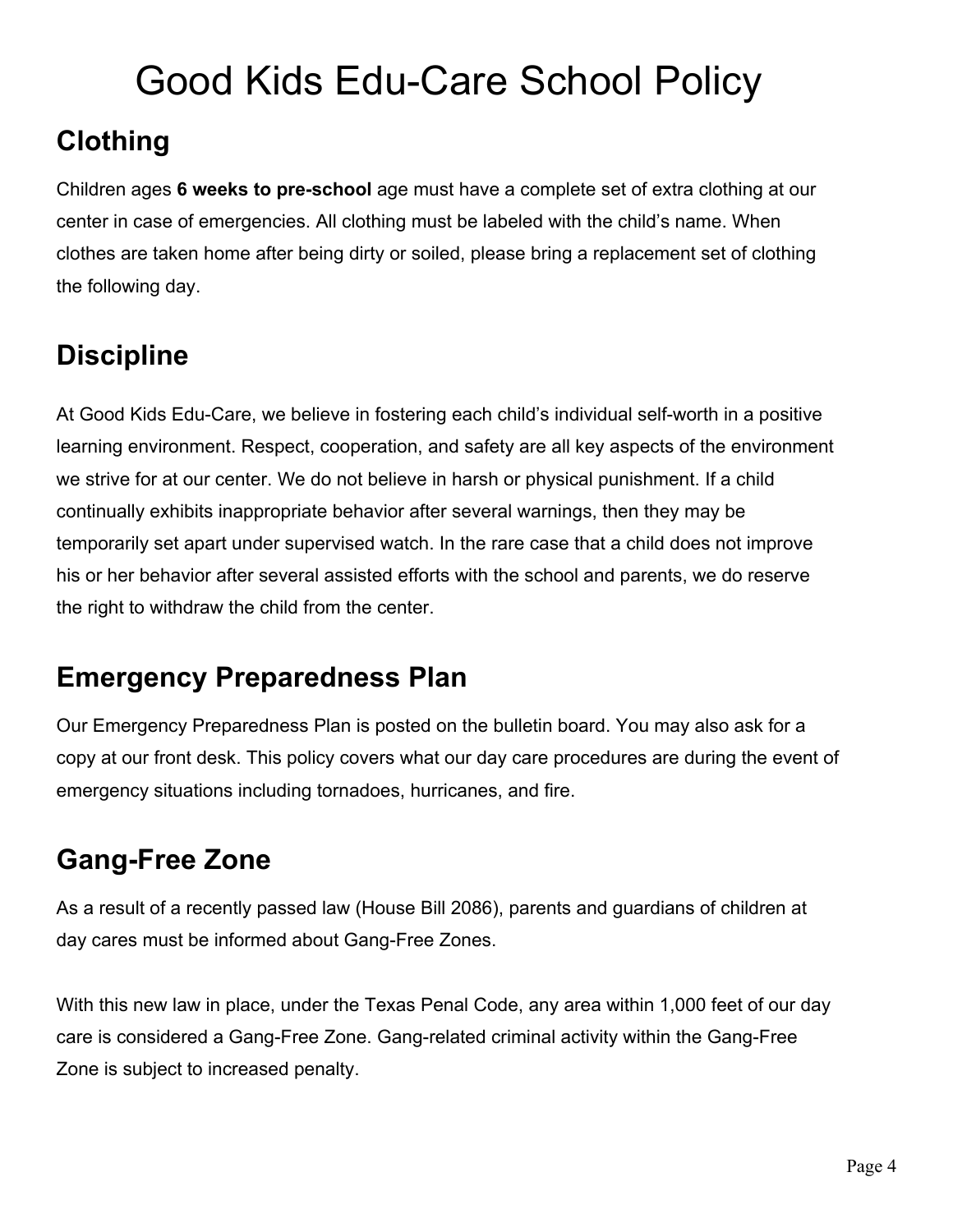#### **Health Issues**

#### **Illness**

Children running a temperature or any sign of illness will not be admitted. Please understand that we ask this of parents for the safety and well-being of your child as well as for other children at our center. Should a child become ill at our center, contact will be made immediately with the primary caregivers to arrange when the child may be picked up as soon as possible.

#### **Medical Emergencies**

In the case of a medical emergency, first aid will be rendered where feasible. If the medical emergency requires more than local first aid, 911 will be called and Emergency Medical Service professionals will be briefed on the situation. After EMS professionals are contacted, a call to the parent or guardian will be made.

#### **Medical Requirements**

Children that require medication **must** have an authorized statement from the child's physician or parent. All medication **must** remain in its original prescribed container . Medication is administered at 11:00 a.m. and 3:00 p.m. unless otherwise instructed by a signed and authorized statement. **Do not** leave a child's mediation along with personal belongings. Please hand the medication to your child's teacher. A signed medication permission form **must** accompany the child's medication.

#### **Immunizations**

We must have an updated record of your child's immunizations on file by the date of admission. Staff members are encouraged to consult with their health care provider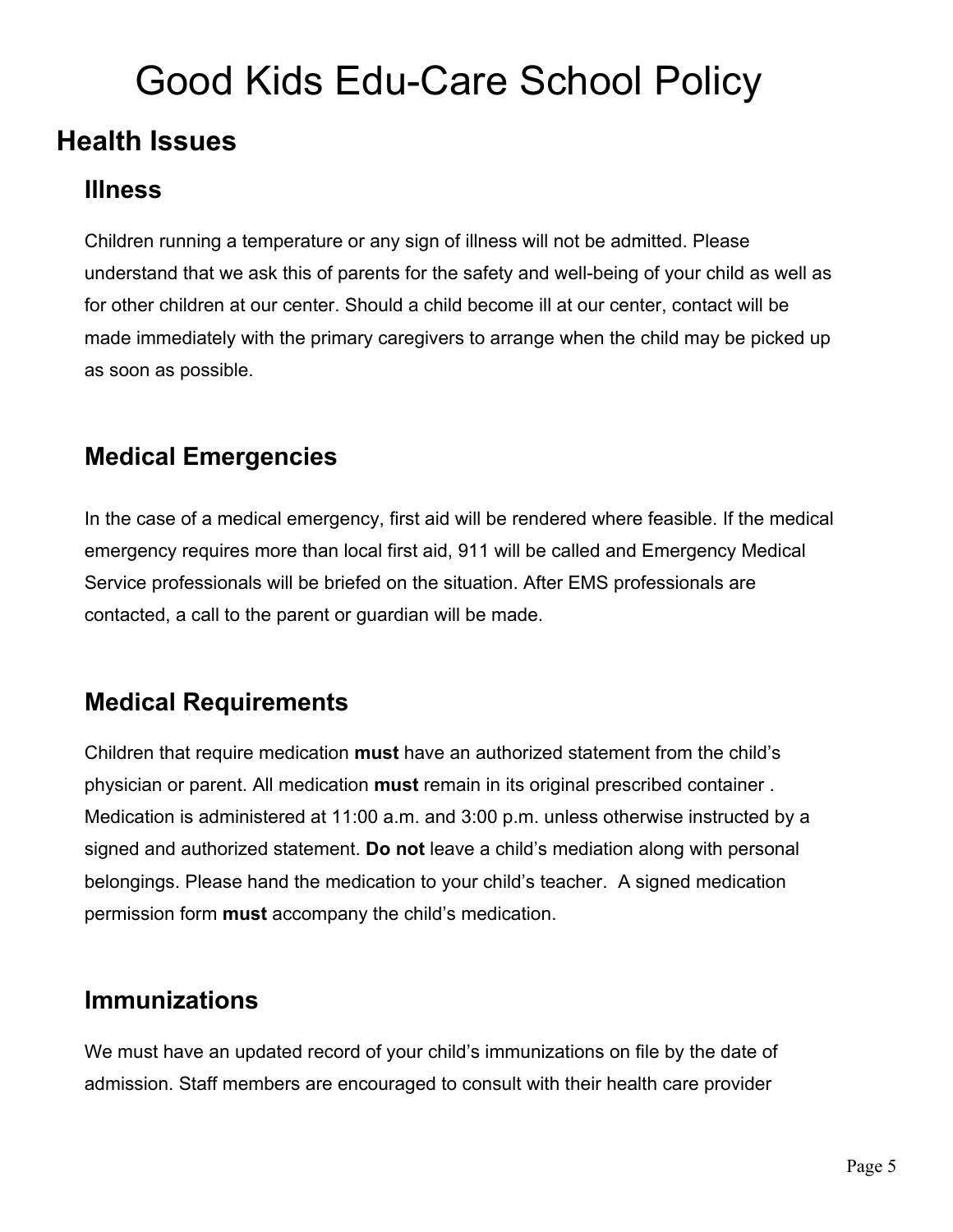regarding their susceptibility to vaccine-preventable diseases; however, our center does not require immunizations for vaccine-preventable diseases for employees.

Documentation of a tuberculin skin test (for Tuberculosis/TB) for your child is currently not required to be on file; however, please note that this may change in the future based on updates from the Texas Department of State Health Services.

#### **Sunscreen and Insect Repellent**

Guardians must sign a permission slip for Sunscreen and/or Insect Repellent. The sunscreen and insect repellent must be the guardian. It must be safe for the age of the particular child, in the original container, and within the expiration date noted on the product. Aerosols are prohibited. Prior to use at a center/school, sunscreen and repellent should be applied to the child at least once at home to test for any allergic reaction. This permission slip must be updated annually.

Sunscreen will not be used on infants under 6 months of age unless accompanied by a doctor's note. School-age children may apply sunscreen to themselves with adult supervision for proper application. Sunscreen should be applied only to exposed areas of skin, and 20 to 30 minutes before going outdoors to be absorbed into the skin and to increase its effectiveness. Sunscreen should be re-applied every two hours while outdoors, or more often if the child is involved in water play or perspiring.

Insect Repellent Insect repellent will not be used on an infant under 2 months of age. Insect repellent should be used only if it is safe for the age of the particular child and when recommended by public health authorities or requested by a parent/guardian. The repellent should contain a concentration of 30% DEET or less. Oil of lemon and eucalyptus products may not be used on children under the age of 3. Insect repellent should be applied to a child's skin only once a day, but may be sprayed on clothes for later trips outside. Schoolage children may apply insect repellent to themselves with adult supervision for proper application. Sprayed clothing is returned home at day's end to be laundered. Exposed skin should be washed off with soap and water after a child returns indoors.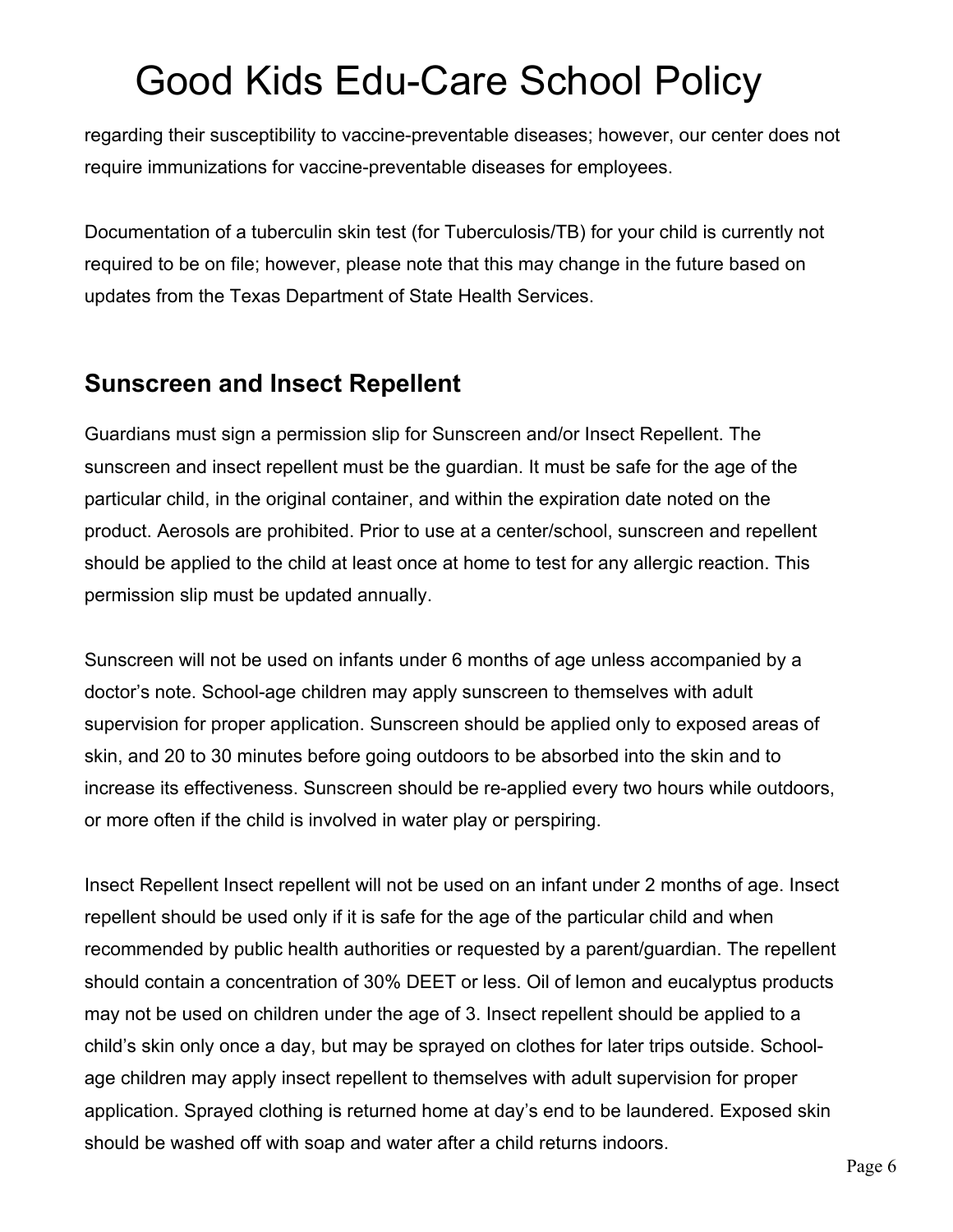#### **Vision and Hearing Screening**

By September  $1<sup>st</sup>$ , all children by the age of 4 are required to have a vision and hearing screening each year. If you would like to have a screening done at Good Kids Edu-Care, we will gladly schedule an on-site screening in April. At that time, a health care professional will come to Good Kids Edu-Care to administer the Vision and Hearing Screening for all children 4 years old and up whose parents have requested the exam. We will negotiate the fees to keep the screening costs low.

#### **Permission Notes**

Any time a child has a temporary physical ailment, a doctor's permission note should be presented to let us know what the child can do. Examples of such temporary physical ailments may include, but are not limited to: broken arms or legs, surgical recovery, or anything that requires crutches.

We will use our best judgment, but in the instance where there is no permission note provided, we may not allow the child to participate in any physical activities—including recess. This is for the safety and health of the child.

### **Holidays**

Good Kids Edu-Care will be closed on the following holidays:

- 1. New Year's Eve (Half Day only)
- 2. New Year's Day
- 3. Good Friday (Half Day only)
- 4. Memorial Day
- 5. July 4<sup>th</sup>, Independence Day
- 6. Labor Day
- 7. Thanksgiving Thursday and Friday
- 8. Christmas Eve (Half Day only)
- 9. Christmas Day

Please note that there will not be reductions made in tuitions for these holidays. Exceptions are not made on this policy.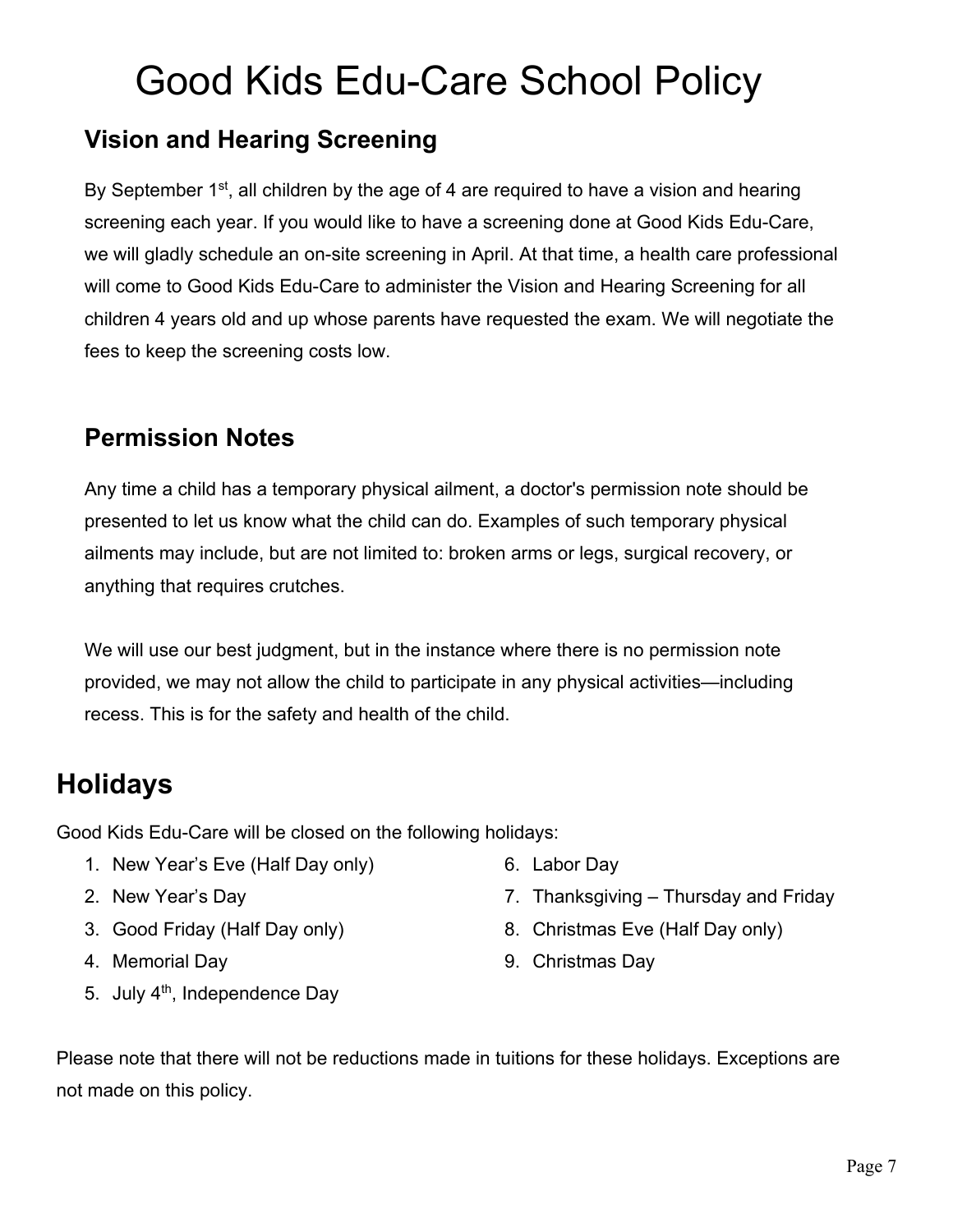#### **Emergency School Closings**

If schools are closed for the Klein or Spring Independent School Districts due to emergency conditions (e.g. dangerous weather), then Good Kids Edu-Care will also be closed. Exceptions may be made on the discretion of the Director based on the local road conditions and the safety updates from local city officials. Updates on school closures will be made on voicemail and a post on our Facebook page will be made.

### **Infant Care**

#### **Breastfeeding**

Parents may use our baby room to breastfeed. Parents have the right to breastfeed or provide breast milk to their children. We provide a comfortable space with seating and welcome parents to feel at ease breastfeeding at our center.

#### **Safe Sleeping**

All infants 12 months and younger must sleep on their backs. If parent requires that an infant not sleep on his or her back, a doctor's note must be provided specifying a medical reason why the baby cannot sleep on his or her back. In addition, no blankets, pillows, or stuffed animals are allowed in the cribs for all infants 12 months and younger.

### **Late Fees**

Parents who pick up their child late will be penalized \$5.00 for every 5 minutes after 6:30 p.m. This fee is due and payable at the time the child is picked up. Parents who are habitually late in picking up their child may be subject to enrollment termination.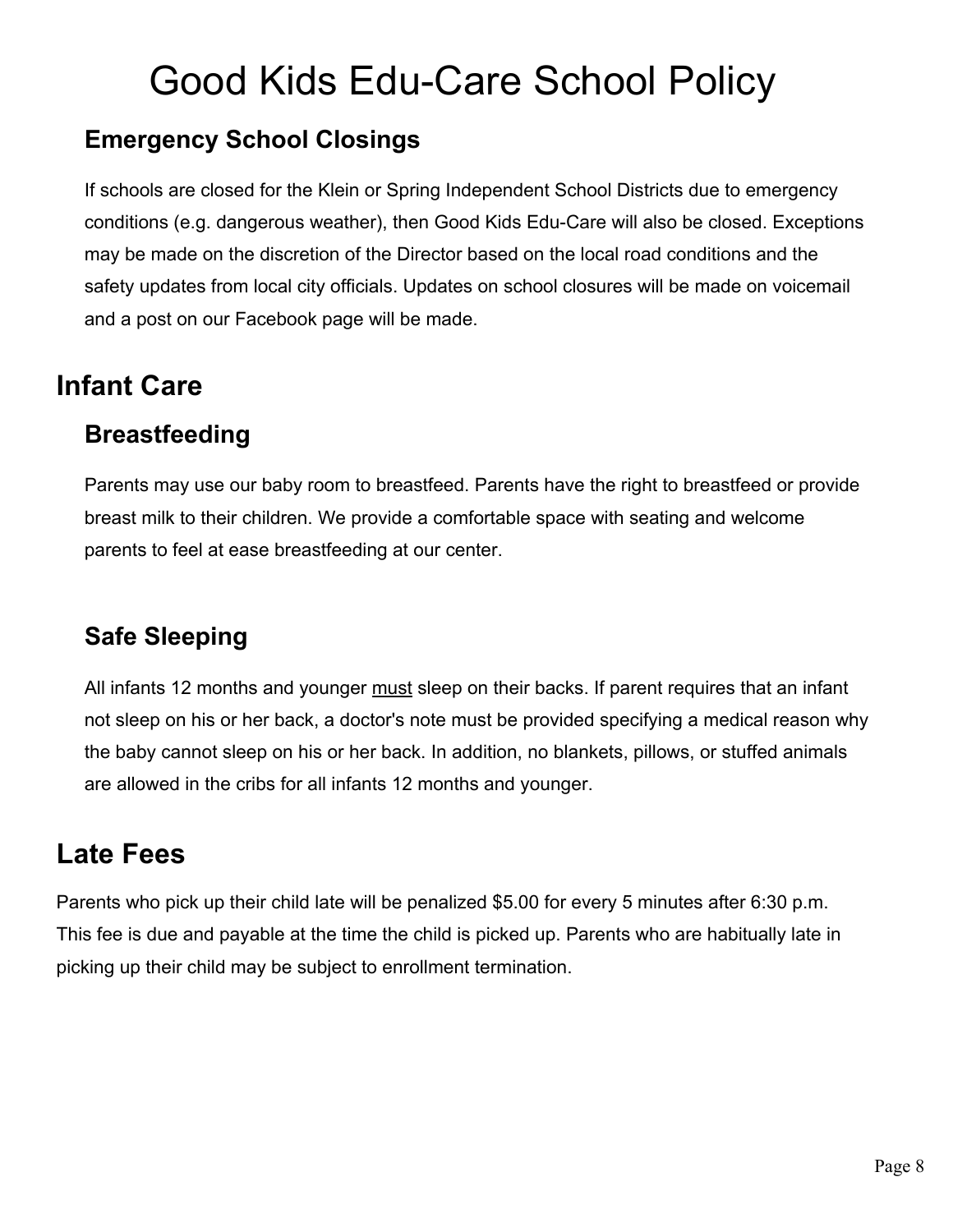### **Nap Time**

Following the lunch period, a nap time takes place. If a child brings a blanket, please bring it home each week to be laundered.

#### **Parental Notifications**

We notify parents primarily by telephone. Please be sure we have a current and working number on file as this is our primary method of contacting you, especially in the case of an emergency. If you have a phone number change, inform us as soon as possible so we can update our records. In the case of unplanned school closures or other emergency notifications, our outgoing voicemail message will be updated and a statement will be posted on our Facebook page: https://www.facebook.com/goodkidstx

#### **Parties**

We welcome the celebration of children's birthdays at Good Kids Edu-Care. Cakes, cookies, cupcakes, and party favors may be brought from home for your child's class. Please make arrangements in advance with the director for these occasions.

#### **Personal Belongings**

Please leave all toys at home with the exception of a soft toy to hold during nap time. Please label this toy with the child's name. We are not responsible for a child's broken or lost belongings. In addition, please note that **no gum** is allowed at Good Kids Edu-Care.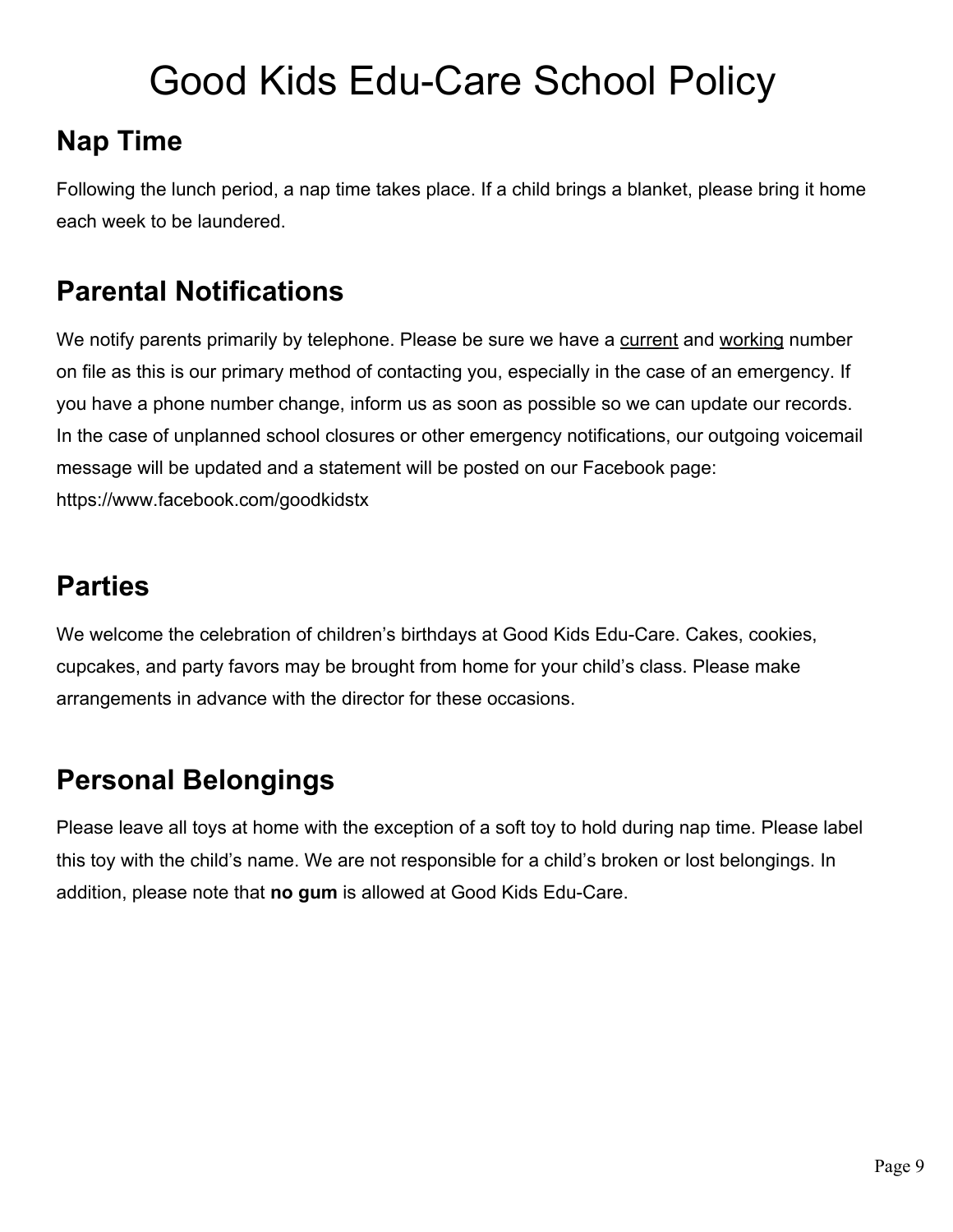#### **Photos in the Classroom**

Please note photography in the classrooms may be taken by our teachers and staff for projects or special events. These photographs are for our bulletin boards. If you do not want your children to be included on the bulletin board, please let us know in writing. The privacy and safety of our children are a priority for us and we have a strict policy of not allowing photography of children from our school to be posted outside the school—including social media—without parental permission.

### **Picking Up Your Child**

We do **not** allow anyone to pick up your child without an "Authorized Person Release List" in your records *or* a handwritten and signed permission statement in advance.. Our policy requires a photo ID, so please be sure to inform them to this. We will NOT release children without verification. Please do **not** give permission by telephone – Our center needs to have actual documentation with your signature.

During pick up, do not let your child walk around our parking lot without attendance. For the safety of our children, there is a **security button** on the front door that is designed for **parent's use only**.

### **Playground Rules**

For safety reasons, only closed-toe shoes are allowed on the playground; no flip-flops or opentoed shoes are allowed.

### **Potty Training**

Children who are being potty trained **must** use disposable "pull-ups". Furthermore, children having several "accidents" a day must use "pull-ups" as well.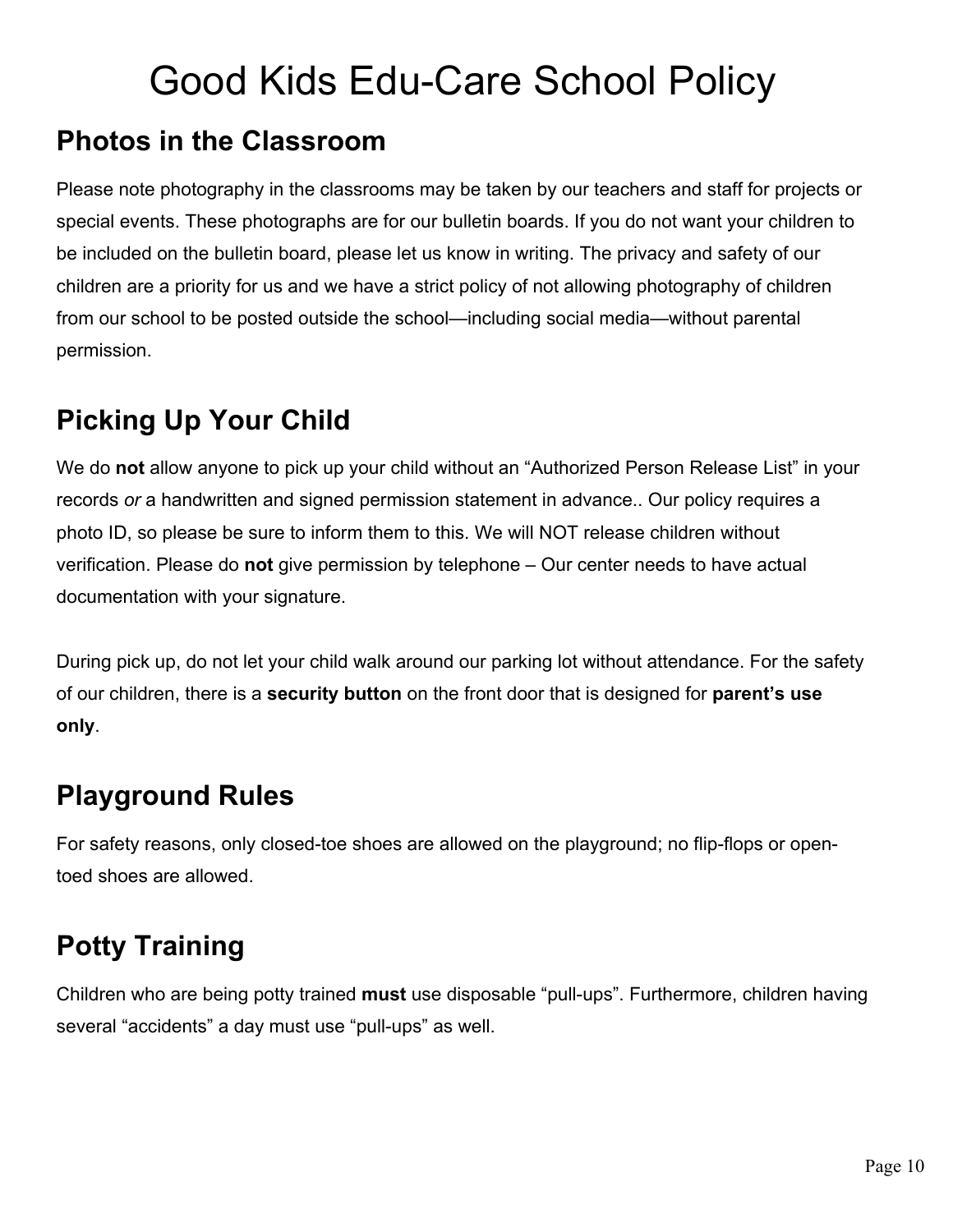#### **Preventing Abuse and Neglect**

#### **Staff Training**

Our staff is trained annually to recognize the warning signs of abuse and neglect. Child Protective Services (CPS) is notified in the cases of suspected abuse. By law, all staff at Good Kids Edu-Care are mandatory reporters of suspected abuse and neglect of children. It is a very serious responsibility for us. A report is not an accusation, but a request for confirmation by CPS that a child is not suffering from abuse or neglect.

#### **Warning Signs**

According to the American Red Cross, our staff may suspect abuse when:

- The child shows sudden and notable behavior changes or erratic behavior
- The child becomes unusually withdrawn and becomes more fearful of adult figures
- The child becomes extraordinarily hostile or extremely aggressive

#### **Action Items when Suspected Abuse is Present**

• **Treat injuries**

Staff treats any immediate injury that is within the scope of their first aid training

• **Increase nutrition**

Staff provides extra snacks or lunches for a child who is hungry

• **Provide emotional support**

Staff provides emotional support within their role as the child's teacher

• **Call 911**

If staff witnesses the physical abuse, or suspect a child's life is in danger, then 911 is called immediately

• **Call the Texas Department of Family and Protective Services** Next, staff will call the Texas Department of Family and Protective Services at 1-800-252-5400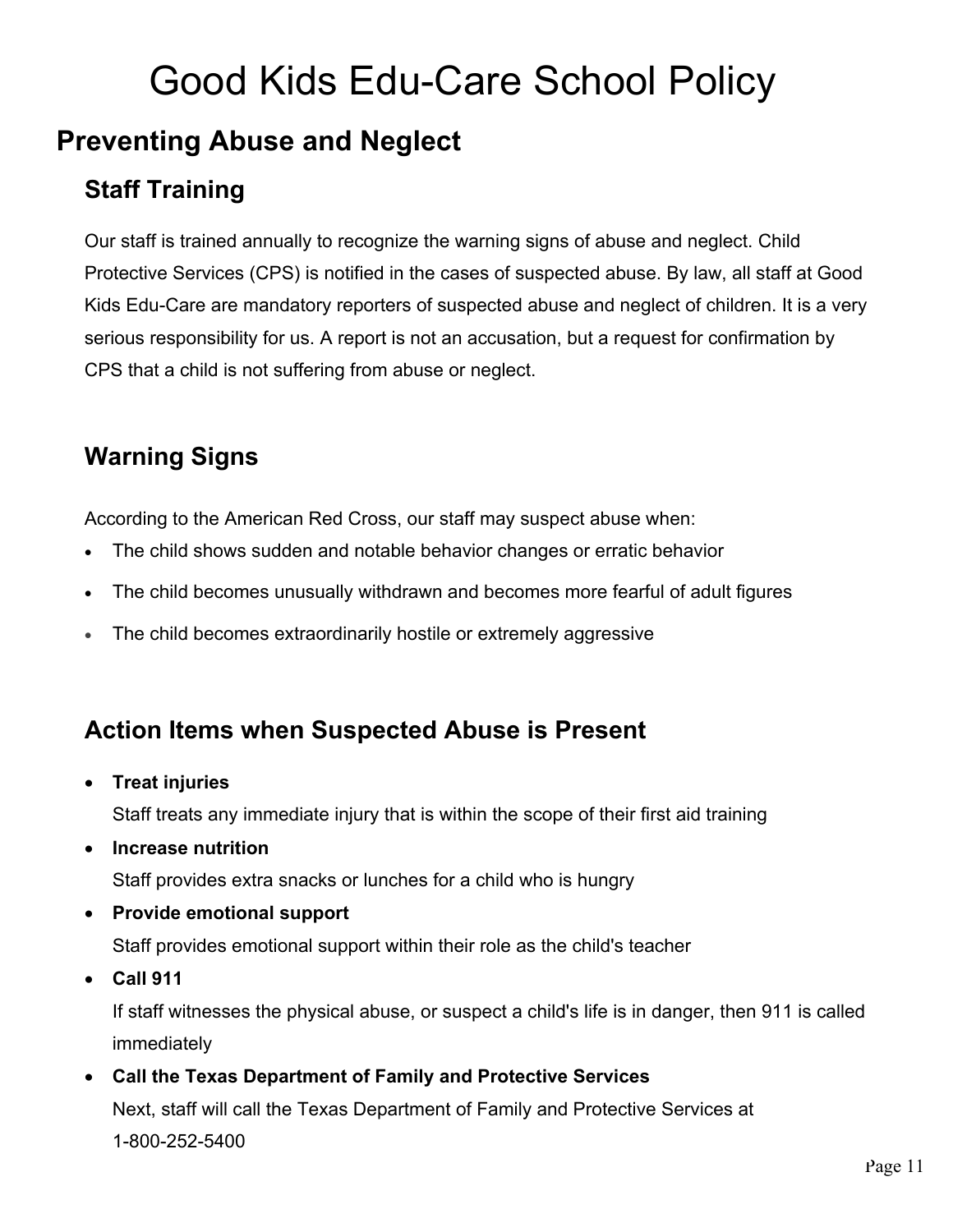#### • **Reporting abuse**

After the call to Texas Department to Family and Protective Services, a written report will be sent via the Texas Department to Family and Protective Services at: https://www.dfps.state.tx.us/contact\_us

In the instance where the safety of a parent or child is in danger, contact a shelter right away. The 24-hour emergency hotline for the Montgomery County Women's Shelter is (936) 441-7273

Alternatively, a web site with a contact form is available here: http://mcwctx.org/our-services/emergency-shelter/

#### **Returned Checks**

Returned checks will be charged an \$20.00 penalty regardless of the reason. All returned checks must be redeemed by cash, cashier's check, or money order along with the penalty charge of \$20.00. ID checks that are returned more than twice will require tuition to be paid in cash, cashier's check, or money order **only**. Out-of-town checks will not be accepted.

#### **Summer Field Trips**

All field trips **must** be paid in advance. Space is limited for summer field trips, so please sign up by the deadlines announced.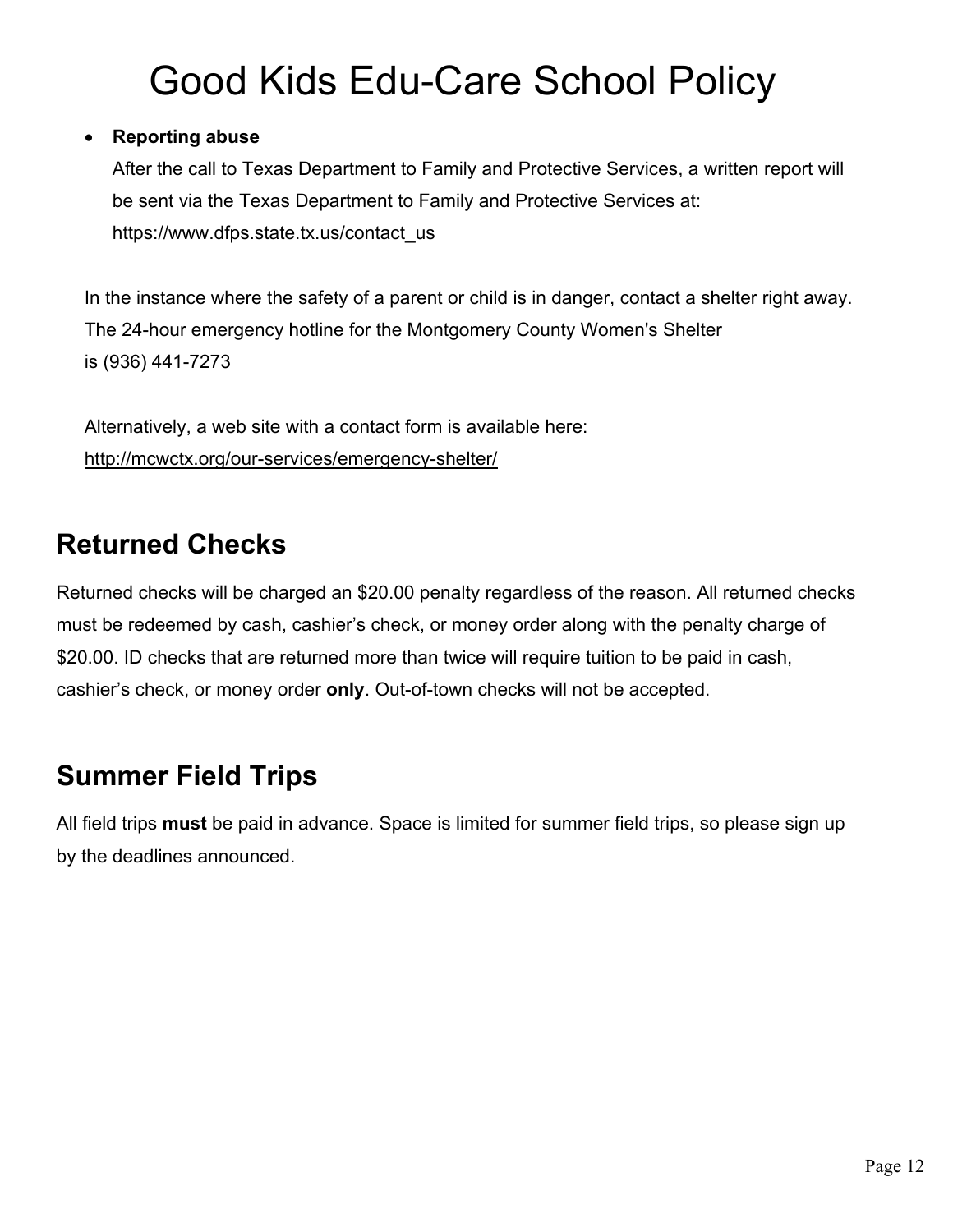#### **Suspension and Expulsion**

We will work with parents to improve a child's behavior, however, if a child's behavior puts other children or staff in the threat of physical harm, this is grounds for immediate suspension or expulsion based on the discretion of the Director.

### **Telephone Numbers**

It is **imperative** that primary caregivers notify our center of telephone number changes at home or at work. This is our only means of contact if a child becomes sick or injured.

### **Transportation**

Transportation to and from area elementary schools will be provided. If your child will not need this transportation, please notify our director as soon as possible. Parents of public school age children **must** inform the day care office by 10:00 a.m. if their child will be absent from school. This is imperative for children requiring transportation services as we have many schedule pick-up times to meet. If a child gets sick while at a public school and is picked up by a parent, the center must be notified as soon as possible. Parents who habitually fail to notify the center of a child's absence during pick-up times may have a child's enrollment terminated at our center.

#### **Tuition**

- 1. A registration fee of \$80.00 for 1 child or \$150.00 for 2 or more children is required when a child enrolls and must be renewed each September. This fee covers administrative costs and supplies and is non-refundable.
- 2. All tuition fees are due and payable on the Monday for the current business week. Fees may be paid in advance on a weekly or monthly basis.
- 3. A \$10.00 late fee will be charged if the fees for the current business week are not paid by Wednesday at 10:00 a.m.
- 4. If tuition payments are consistently late without notice, enrollment may be terminated.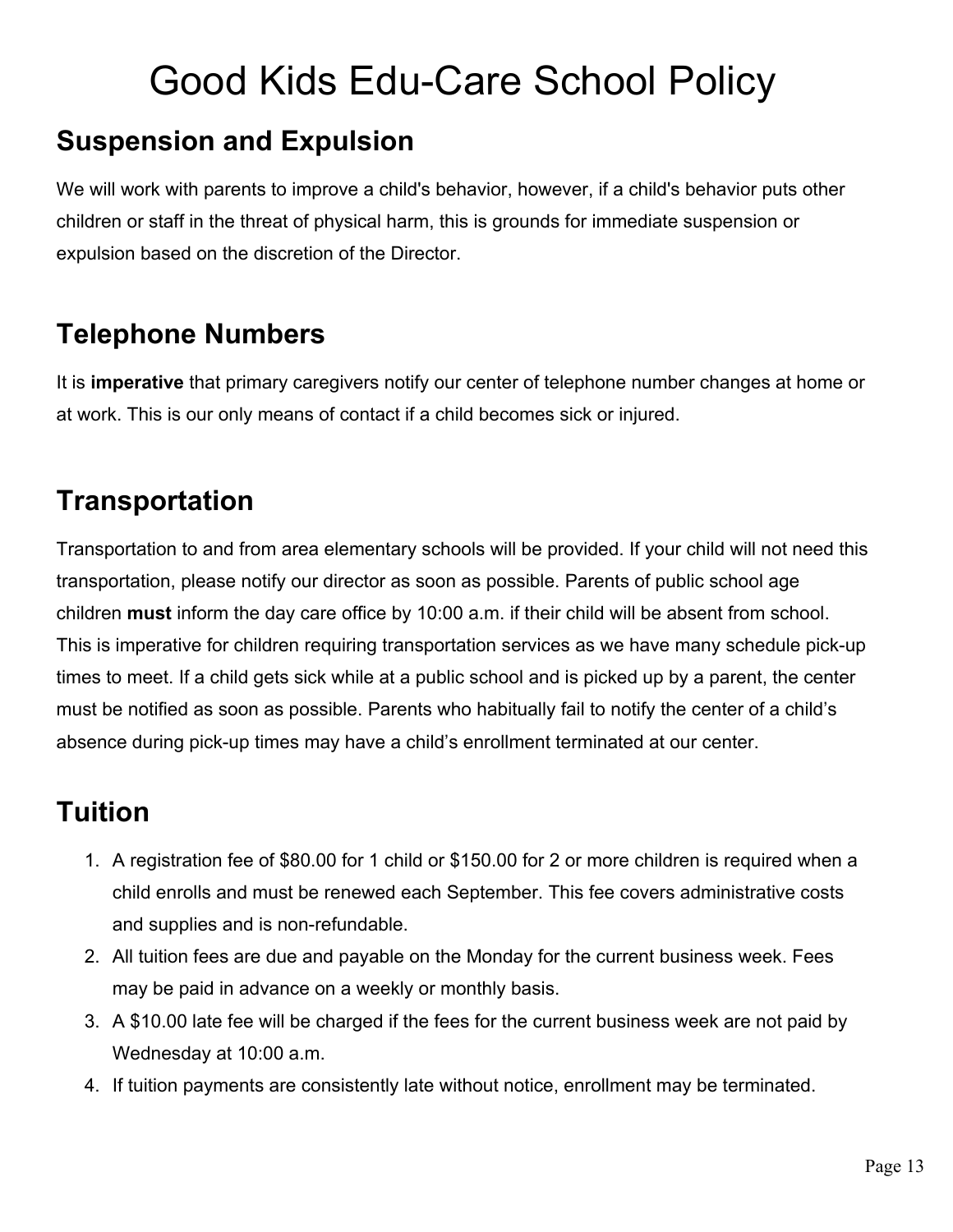- 5. There is no daily rate. Full tuition is due even during absences. After a child has attended the day care over one full year, 2 weeks of vacation time may be requested. Please provide our day care with at least one week's notice prior to taking a vacation. If your child is taking all summer off, no tuition is required. You may pay registration fees for fall in advance.
- 6. Public school age children who attend our center for a full day on a public school holiday (or school in-service day) will be charged an extra \$10.00 for that day.
- 7. Tuition switches from part-time to full-time for school-age children attending our center during the summer.
- 8. To ensure enrollment, please notify the director or a teacher of Good Kids Edu-Care when a child will be absent.

#### **Staff Immunization**

Staff members are not required to get annual vaccinations such as flu or whooping cough but are encouraged.

### **Policy Changes**

If changes to the school policy are made, parents will be notified by the school bulletin located at the front entrance. Updated copies of the school policy are available at the front desk.

We greatly appreciate your help and cooperation to ensure our children's safety. Please address any additional questions you may have about our policy to our director. Thank you!

#### **Review and DFPS Contact Information**

A copy of the minimum standards and our most recent Licensing Inspection Report is available for you to review at your day-care facility. You can also request a copy of these standards from your local day-care licensing office. A list of these offices may be found on the DFPS website: **www.dfps.state.tx.us** or by calling the Child Care Information Line at 1-800-862-5252.